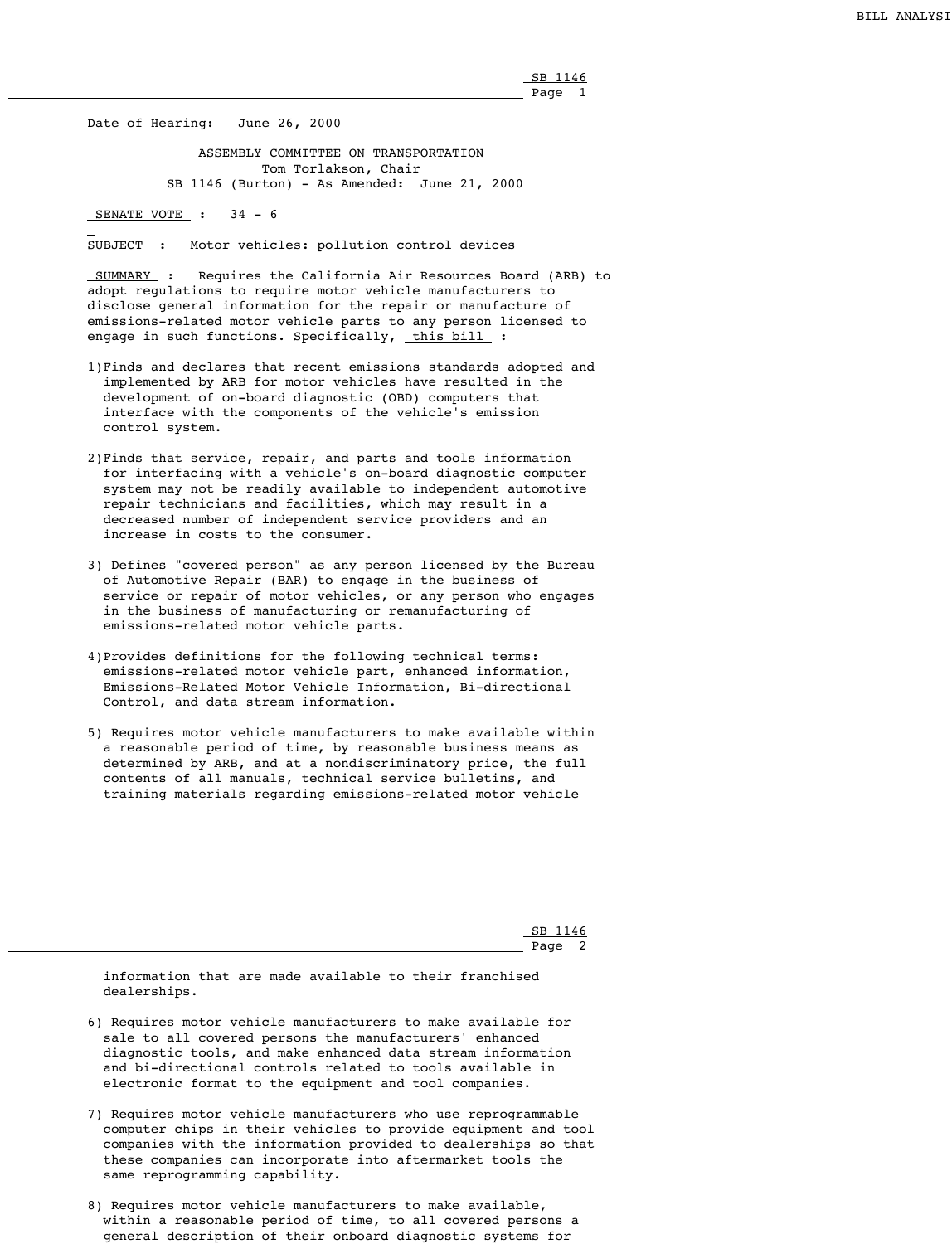the 1996 and subsequent model years, consisting of specified information for each monitoring system that illuminates the OBD malfunction indicator light.

- 9) Prohibits a manufacturer from using any access or recognition code or any type of encryption for the purposes of preventing a vehicle owner from using an emissions related motor vehicle part that has not been manufactured by that manufacturer or any of its original equipment suppliers, with the exception of the emissions-related on board computers.
- 10) Requires motor vehicle manufacturers to provide information to unspecified persons regarding initialization procedures relating to immobilizer circuits or other lock-out devices to reinitialize vehicle on-board computers that employ integral vehicle security systems if necessary to repair or replace an emissions-related part for proper installation of vehicle on-board computers that employ integral vehicle security systems.
- 11) Requires that all necessary information provided to any covered persons must be provided in a format that is readily accessible to all covered persons, as determined by ARB.
- 12) Provides that any information that can be demonstrated to a court, on a case by case basis, to be a trade secret pursuant to the Uniform Trade Secret Practices Act (Act) shall be

 SB 1146 Page 3

> exempt from disclosure, unless the court, at the request of a covered person seeking disclosure of the information, determines that disclosure of the information is necessary to mitigate anticompetitive effects. In making its determination, the court must consider, among other things, the practices of any motor vehicle manufacturer that results in the fullest disclosure of information.

- 14) Requires the court to preserve the secrecy of a trade secret by any reasonable means.
- 15)Provides that if information is required to be disclosed, the court shall:
	- a) Allow for the imposition of reasonable business conditions and may include punitive sanctions for the improper release of information determined to be a trade secret to competitors of the manufacturer;
	- b) Provide for fair and reasonable compensation to the manufacturer for the disclosure of such information;
	- c) Provide for the dissemination of trade secret information required to be disclosed through licensing agreements and the collection of reasonable licensing fees; and
	- d) Hold a jury trial, if the court determines that disclosure of such information constitutes a taking of personal property, to determine the amount of compensation for the taking, unless waived by the motor vehicle manufacturer.
- 15) Requires ARB to conduct surveys periodically to determine whether the information requirements in this bill are being fulfilled by actual field availability of the information.
- 16) Requires the executive officer of ARB to issue a notice of warning to manufacturers who have failed to comply with any of the above requirements or the regulations adopted by ARB. The manufacturer may request a hearing to contest the notice of violation.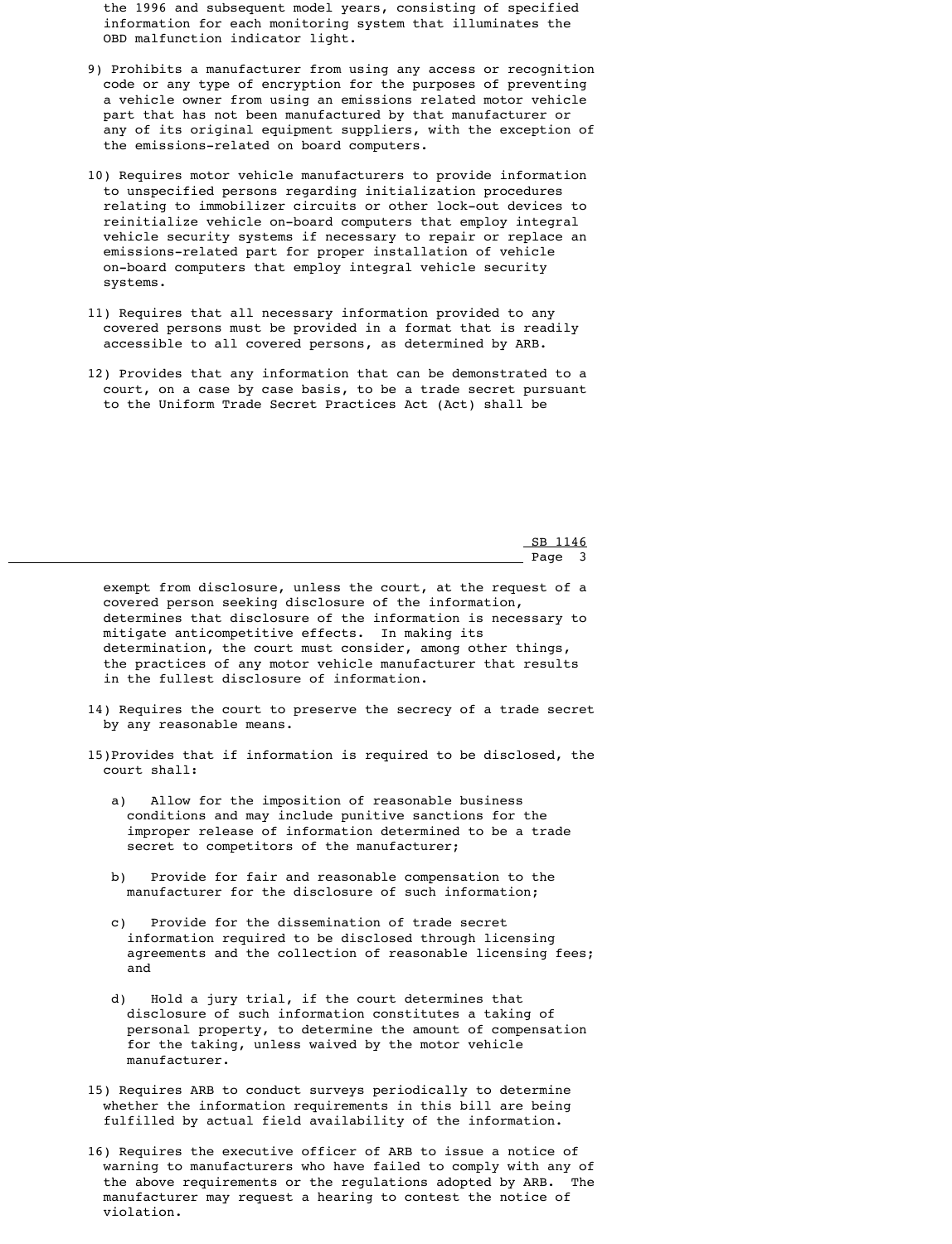17) Requires ARB to impose a civil penalty of up to \$25,000 per day per violation if, after a hearing, ARB finds that the

 SB 1146 Page 4

manufacturer has failed to comply.

- 18) Authorizes ARB to provide additional time for compliance prior to imposing a fine if ARB declares that the violation cannot be remedied within 30 days of finding that a violation has occurred.
- 19) Requires the Department of Consumer Affairs (DCA), in coordination with ARB and BAR, to report annually to the Legislature, until the year 2009, the effectiveness of this bill in furthering the intent of this policy.

EXISTING FEDERAL LAW :

- 1)Requires the Environmental Protection Agency (EPA) to mandate and regulate the installation of OBDs in all new cars beginning with the 1994 model year in order to monitor, control, and record emissions released by automobile engines.
- 2)Requires manufacturers to make available to the aftermarket any and all information needed to make use of the OBD system and other such information, including instructions for making emission-related repairs, excluding trade secrets.
	- a) The scope of the information provided includes the direct and indirect service and repair information that a manufacturer provides to its authorized dealerships or other persons engaged in the repair, diagnosing, or servicing of motor vehicle engines.
	- b) Information for making emission-related diagnosis and repairs does not include information used to design and manufacturer parts, but may include manufacturer changes to internal computer calibrations. Such information need only be provided to the extent that it is provided to the manufacturer's dealerships.
- 3)Requires all information made available in this section be made available at a fair and reasonable price.
- 4)Provides for the protection of intellectual property through the federal Patent Act and the federal Copyright Act, which includes the Semiconductor Chip Protection Act.

 SB 1146 Page 5

## EXISITING STATE LAW :

 1)Authorizes ARB to adopt and implement emission standards for new motor vehicles to control vehicle emissions.

 2)Requires the use of OBDs, and requires that prior to selling any new car or new car engine, automobile manufactures must obtain certification from ARB that the car and engine comply with the state's OBD requirements.

 3)Provides for specific tampering protection and requires that the computer-coded engine operating parameters not be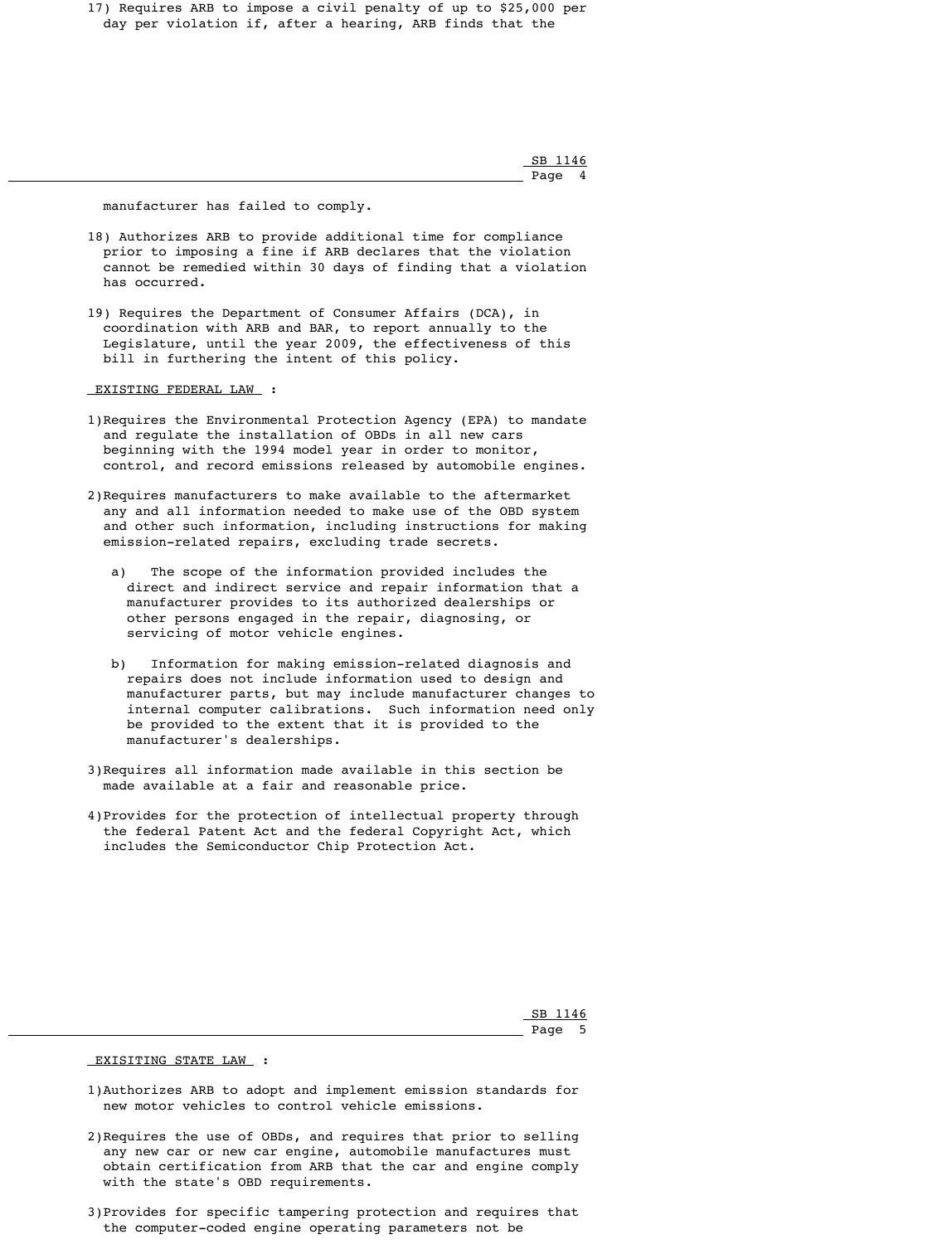changeable without the use of specialized tools and procedures in order to prevent tampering with vehicle emissions.

- 4)Provides for the protection of a "trade secret" (trade secret information includes, among other things, formula, patterns, compilations, programs, devices, methods, techniques, and processes), defined as information that:
	- a) Has independent economic value;
	- b) Is not generally known in the industry, to the public, or to others who can realize economic value from its disclosure or use; and
	- c) Is the subject of efforts that are reasonable under the circumstances to maintain its secrecy.

## FISCAL EFFECT : Unknown

 COMMENTS : Beginning in 1994, regulations required the phased in use of OBD computers in new vehicles. OBD computers monitor, control, and record emissions released by automobile engines and also store information about emissions system faults. OBDs warn drivers of problems through "check engine" lights placed on the dashboards of new vehicles. These "check engine" lights come on when there is an engine malfunction. When the light is activated, trouble codes indicating the source of the problem are stored in the vehicle's computer, and can assist service personnel in diagnosing and fixing the problem. OBDs are used to help California reduce air pollution caused by motor vehicles.

By 1996, all new vehicles were required to be equipped with OBD

 SB 1146 Page 6

> computers and as part of this, the OBD was equipped with an anti-tampering device. Because most new vehicles are under warranty for at least three years and thus serviced at the dealer, aftermarket service providers are just now beginning to see these vehicles. Aftermarket service providers and manufacturers are those who service vehicles after the vehicles are purchased. This includes makers of replacement parts and those, separate of the dealer, who repair vehicles. Over 70% of all vehicle owners take their vehicles to an independent aftermarket service provider after the warranty expires.

 Federal law requires that all information necessary to use the OBD system and to make emission-related diagnosis and repair be shared with independent parts makers and service providers in addition to the manufacturer's dealers, but does not require unrestricted access to electronic information stored in the OBD

 computer. However, both EPA and ARB have indicated that some independent service providers are having difficulty obtaining the information and equipment necessary to diagnose emission-related problems in vehicles and ultimately to service the vehicle. Some contend that even when information is provided, it is not necessarily easily accessible or user friendly.

 The impact of OBDs on independent service and parts providers are currently minimal. The supporters assert that the independent repair industry stands to lose \$49 billion in revenues through the year 2008 once the warranties expire. Many independent repair and parts providers could go out of business, leaving consumers with fewer choices. Supporters note that new vehicle dealers traditionally charge 20% more for repairs, and as the market becomes less competitive, consumers are estimated to experience repair cost increases totaling \$17 billion through the year 2008.

 According to supporters, this bill is necessary to ensure a competitive market and to give consumers the option of choosing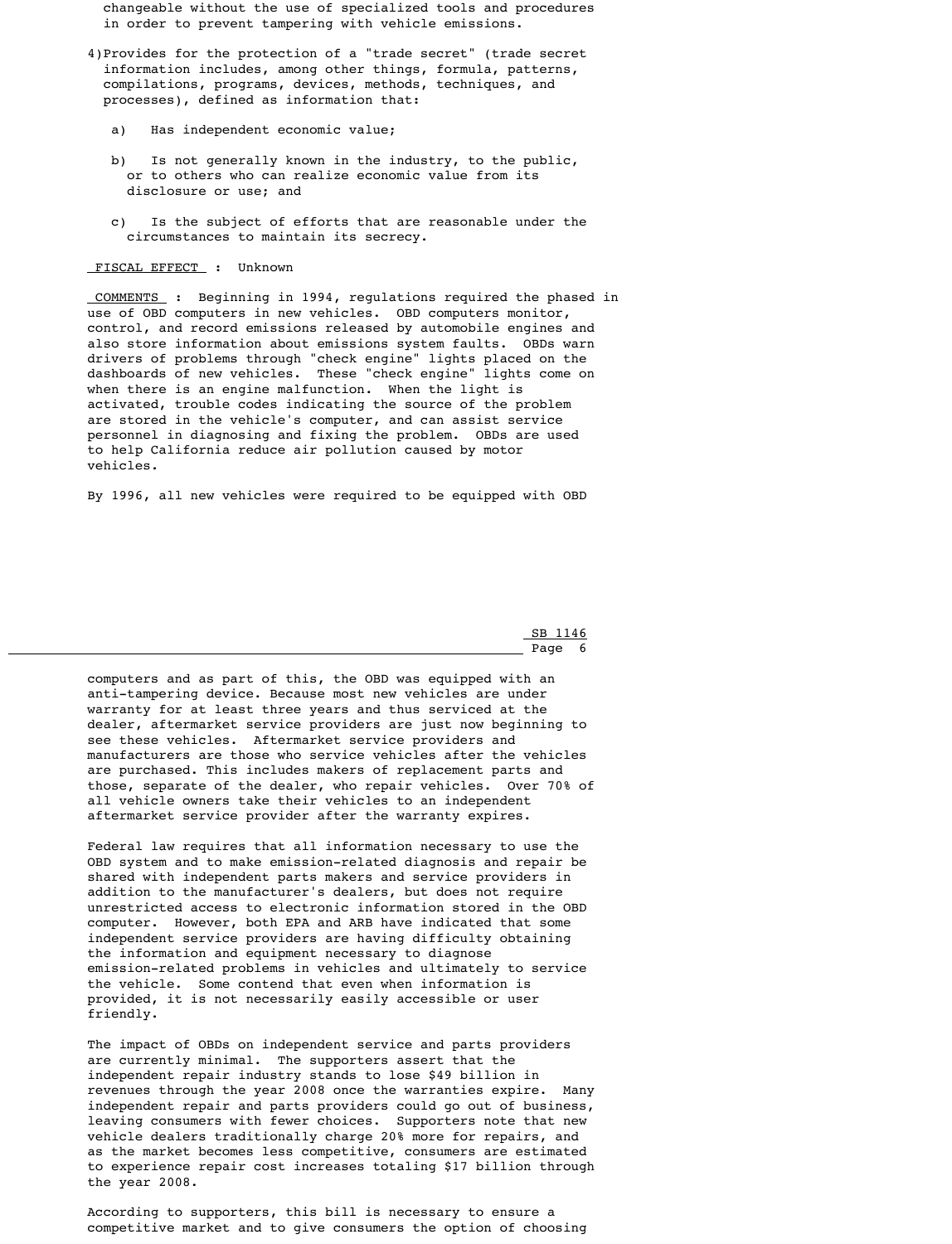an independent repair facility rather than the dealer for repairs. Supporters argue that the anti-tampering device on the OBD has effectively locked-out the aftermarket service and part provider, making it difficult to diagnose problems with the vehicle, to repair the vehicle, and to manufacture the appropriate parts for the vehicle. Supporters of the bill believe that access to the information contained in the OBD is necessary to service and repair vehicles and to manufacture and

 SB 1146 Page 7

rebuild aftermarket parts.

 Both supporters and opponents agree that changes need to be made to the laws regulating the provision of service and repair information to the aftermarket industry. With the previous version of the measure, opponents argued that the additional information that manufacturers would be required to disclose under the bill actually constituted proprietary and trade secret information. According to opponents, the supporters of this bill have tried unsuccessfully for many years to force manufacturers to turn over their intellectual property so competitors can more easily and cheaply make aftermarket parts.

<u>-Amendments</u> : The author or committee may wish to specify to whom manufacturers must provide the information required in subdivision 6 of section 4.

 The measure has since been amended to accommodate the major concerns of all but one of the opponents. Rather than requiring explicit information, the measure allows manufacturers to provide general information and parameters instead of specific details. Manufacturers would still have the ability to contest any required disclosure directly in court without having to go through ARB. The remaining opposition, General Motors Corporation, contends that the bill will still result in costly litigation.

 The supporters claim that the information required by the measure may still fall short of alleviating all the difficulties and concerns faced by independent service and parts providers, but they hope that this measure will at least set uniform disclosure standards in the industry. Ford Motor Company currently provides much of the information required by independent service and parts providers. This measure will ensure that other auto manufacturers will, at a minimum, adopt similar practice.

REGISTERED SUPPORT / OPPOSITION :

<u>Support</u>

 Automotive Repair Coalition California Automotive Wholesalers' Association California Consumer Choice California Retailers Association

 SB 1146 Page 8

> Consumer Federation of California Consumers for Auto Reliability and Safety

Opposition

General Motors Corporation